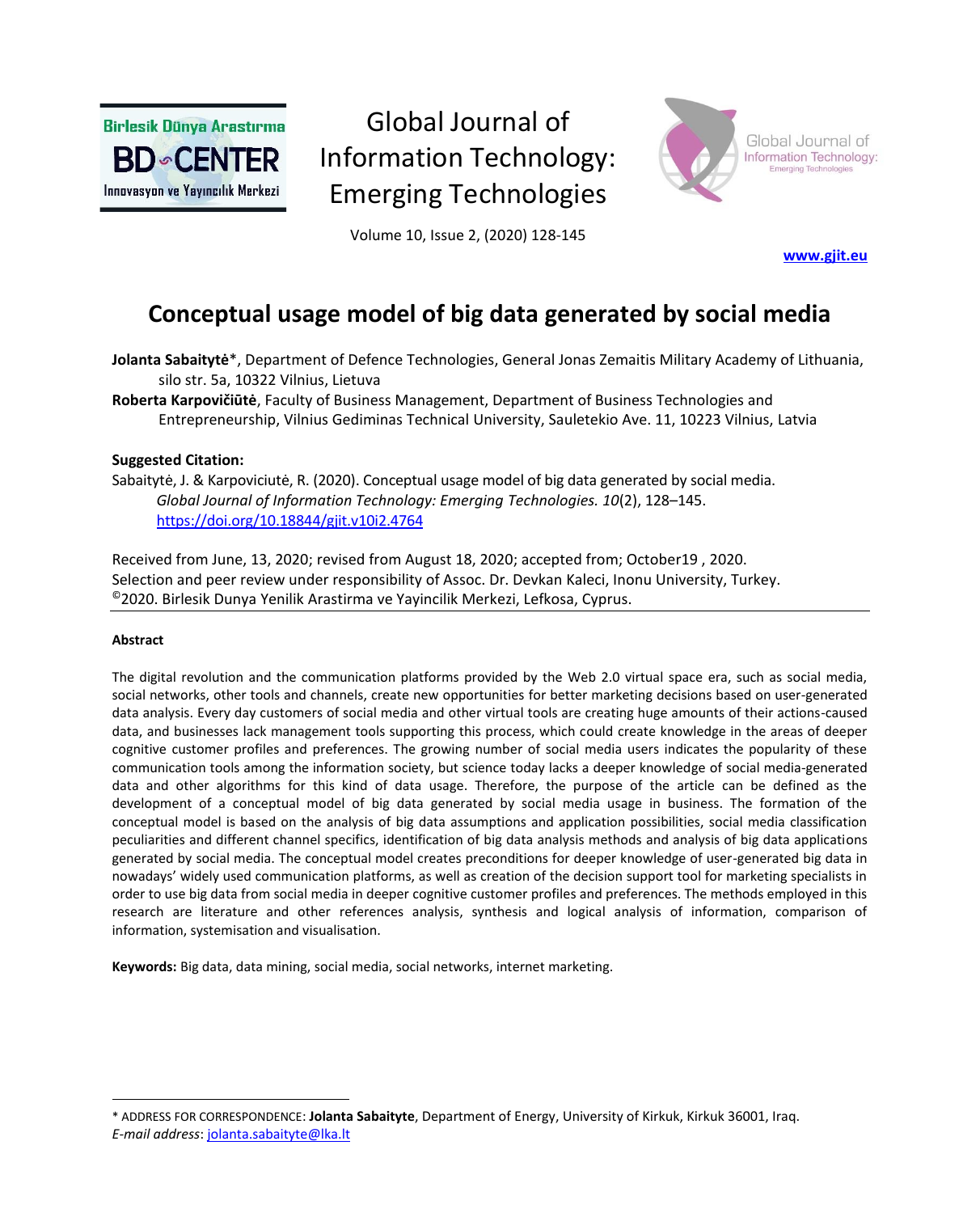# **1. Introduction**

Technological advances and increased information volumes have facilitated the accumulation and use of big data. The speed and growth of data generation are driven by the proliferation of mobile devices and constantly growing internet speed. The number of internet users has already exceeded four billion worldwide, which means that more than 55% of all humanity's population are using the internet [30]. Rapidly rising social networks and social media have a great impact on big data projects as the popularity of these technologies are growing and the data, generated by social media, are rich in information. According to Statista [52], every minute internet users view more than four million YouTube videos, make more than three million searches on the Google search engine, share over two million photos on the social network and do a lot of other interactions that generate huge amounts of data. Moreover, in 2017, it was predicted that by 2021 the number of social media users will exceed three billion; however, according to the We Are Social report [57], this number was exceeded in 2018, which shows that it is obvious that the amount of data generated by social media will grow faster and faster [51]. Analysing such data provides valuable insights as it can reflect consumer behavioural trends and other public information that enables more accurate analysis [7]. A company that knows its customer has a great competitive advantage because it can make better decisions and develop products more efficiently based on the collected data. For such organisations, it is easier to communicate with existing or potential users, understand their needs and predict future behaviour. Moreover, organisations that are focusing on audience analysis based on data mining can spend their advertising budgets more efficiently and achieve better results than their competitors. Data from social networks and search engines are not only growing in quantity and variety, but also expanding the boundaries and capabilities of big data as it is being connected with new platforms and channels. However, there is a lack of tools for understanding the value created by big data and for creating the conditions for using it. The problematic issue of this work is the potential of big data generated by social media in marketing. The aim of the thesis is to form a conceptual framework for the use of big data generated by social media. The following tasks have been set to achieve the goal:

- − To analyse the concept of big data and the development of the concept;
- − To analyse the definition of social media data and the classification paradigm;
- − To analyse the possibilities of using data generated by social media;
- − To create a conceptual model for the use of big data generated by social media.

Literature and other references analysis, synthesis and logical analysis of information, comparison of information, systemisation and visualisation methods are employed in this research.

## **2. Big data characteristics and evolution of the concept**

Increasing automation, internet speed and the proliferation of smart devices all contribute to the continuous growth of data volumes. The amounts of data have become so large that simple databases are not capable to manage them, as well as traditional methods and programmes are no longer proper for storing and analysing such data. To define these large amounts of data, the term 'big data' was formulated.

It is said that the term 'big data' was first mentioned in 1998 during the presentation by John Mashey of Silicon Graphics. Later, this term was also used in academic literature [59]. Currently, the term 'big data' is widespread; however, various definitions of big data can be found in the literature, and different authors formulate this concept based on various aspects, for example:

− Oussous et al. [42] define big data as large, fast-growing amounts of data that are composed of heterogeneous formats: structured, unstructured or semi-structured data that require powerful technologies and advanced algorithms, as traditional data-retrieval methods for such data are no longer effective.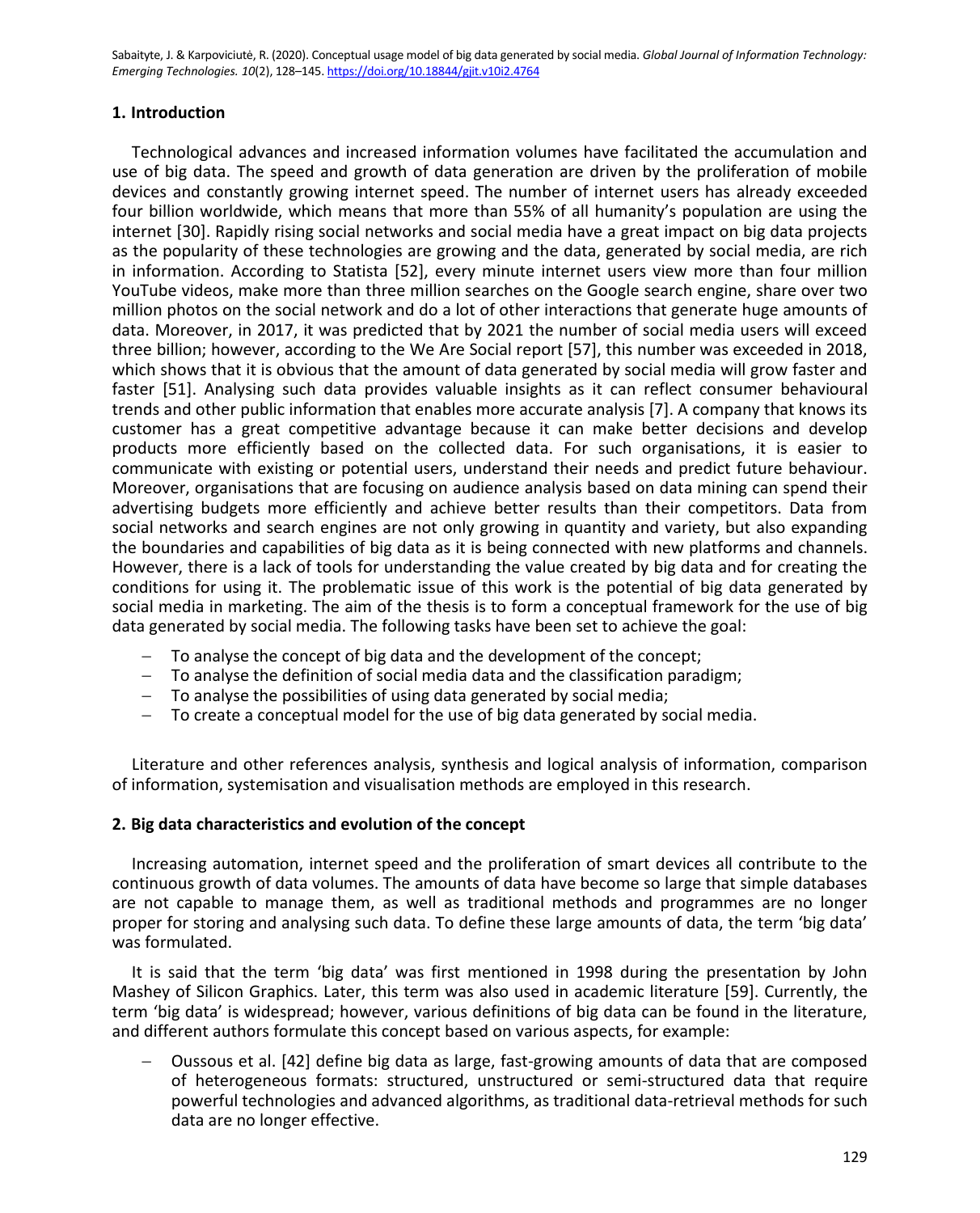- − Alharthi et al. [6] define big data as large amounts of large-scale data created by human activity, which is difficult to manage using traditional analytical tools.
- − Politaitė and Sabaitytė [44] claim that big data are large data arrays for which conventional data processing tools are not proper.
- − As defined by Yin and Kaynak [61], big data are data sets whose size exceeds the ability of the conventional database software to accumulate, store, manage and analyse.
- − Sharma [48] also emphasises that these are data sets that are so large and complicated that they become difficult to process using traditional data processing applications and tools.

It can be noted that the authors emphasise the size, growth and speed of this data, as well as the fact that it is difficult to process using traditional data analytics tools. Some authors define big data based on the three main characteristics attributed to the 3Vs model: volume, variety and velocity [6], [37], [46], [53].

- Volume defines the size of the data that is stored. Big data can be provided in terabytes, petabytes, zetabytes or exabytes. However, the definition of big data size is relative and may vary depending on the data type or sector of use [23]. For this reason, there is no precise definition of what amount of data is required for data to be considered as big data. Also, because of the growing amount of data and advanced technologies, the perception of big data is changing, that is why data which is considered as big data today can no longer be considered as big data later. It is estimated that in 2012 about 2.5 exabytes of data were generated each day and these figures doubled over 40 months [39]. According to the International Data Corporation, in 2013, this number exceeded four zetabytes [45]. Moreover, it was predicted that in 2020 the data volume will reach 40 zetabytes [36].
- Variety defines the heterogeneity of collected data [53]. This feature highlights the fact that big data can be generated from multiple sources and formats, including structured and unstructured data [46]. However, majority of the data (95%) are unstructured, including data generated by social networks, sensors and smart devices. Although companies have previously collected large amounts of data from internal and external sources, the use of big data has changed as new technologies are used to process and analyse data [23]. In other words, technological advancements enable companies to collect, process and analyse big data more efficiently.
- − Velocity refers to the speed of data generation (how often the software generates new data), the speed at which it should be analysed and processed and how fast data is transmitted to the analytical data set after the data is generated [23], [46]. The growing use of internetenabled devices and social media is leading to the speed of data collection and the need for real-time analysis and evidence-based planning. Data generated by smart devices and mobile applications generate high-speed information flows that can be used to analyse data in real time, thus creating customised offers for existing and potential customers [23].

In newer literature, the authors have broadened the concept of big data with the 5Vs model, which is complemented by the 3Vs model with two new components – veracity and value [48], [61]:

Veracity is important as the majority of data coming from the internet or various sensors is incorrect [45]. Data collection should include requirements that define data accuracy and correctness. Therefore, it is important that erroneous data would be removed before the analysis processes begin. The company should define what data are needed and for what purpose, thus reducing the amount of false or unnecessary data [61]. Data flows are growing rapidly, and large volumes are more difficult to process, requiring more resources and leading to misconceptions (the greater the amount of data, the bigger the possibility of false information).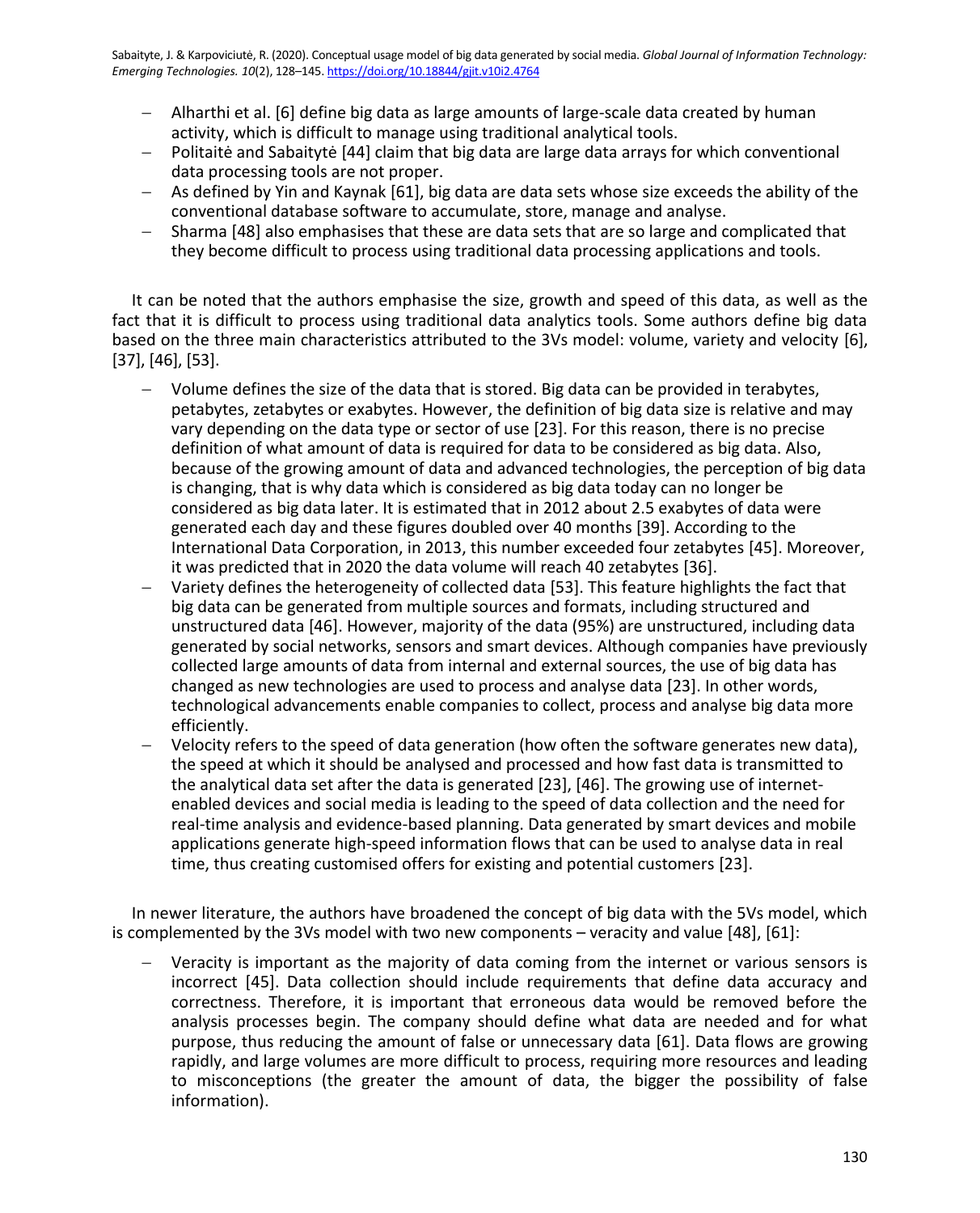− Analysing the collected data provides valuable insights on how companies can adjust their strategy, improve their production, get to know their client, create personalised messages and gain a competitive edge. This leads to another characteristic that is value. It is important to understand that the data itself is not valuable, the value is obtained by analysing it [45]. Cavanillas et al. [15] have provided the data value creation chain which contains the processes of data collecting, analysis, mentoring, storage and use (Figure 1). As a data analyst can track business trends in a variety of queries and filter the data, the value can be described as a key feature of big data [27], [49] and the final product.



**Figure 1. The chain of big data value creation (created by the authors, based on [15])** Analysing the concept of big data, 6Vs [25] and 7Vs [23] models with validity and visibility characteristics were offered:

- − Validity describes the logic of the data [35]. At first sight, this characteristic may be associated with veracity. However, when speaking about validity it is more important to know whether the data has meaning assigned to it or whether it corresponds to the facts. The need for justification can be linked to the protection of personal data, as it is important to ensure that the source of the data is transparent and appropriate for storing such data.
- − Visibility is also important to ensure that the data are reliable and accessible. This feature allows the user to see and analyse the data with their access [23].

It can be seen that the V models are evolving – they are complemented by new elements based on the big data properties. Considering that the V models are based on the characteristics of the big data, it would be appropriate to treat them as models of big data characteristics (Figure 2).

| Model      | 3V | 5V | 6V | 7V |
|------------|----|----|----|----|
| Element    |    |    |    |    |
| Volume     |    |    |    |    |
| Variety    |    |    |    |    |
| Velocity   |    |    |    |    |
| Veracity   |    |    |    |    |
| Value      |    |    |    |    |
| Validity   |    |    |    |    |
| Visibility |    |    |    |    |

**Figure 2. The elements of big data characteristics models (created by the authors, based on [6], [23], [35], [46]–[48], [53], [61])**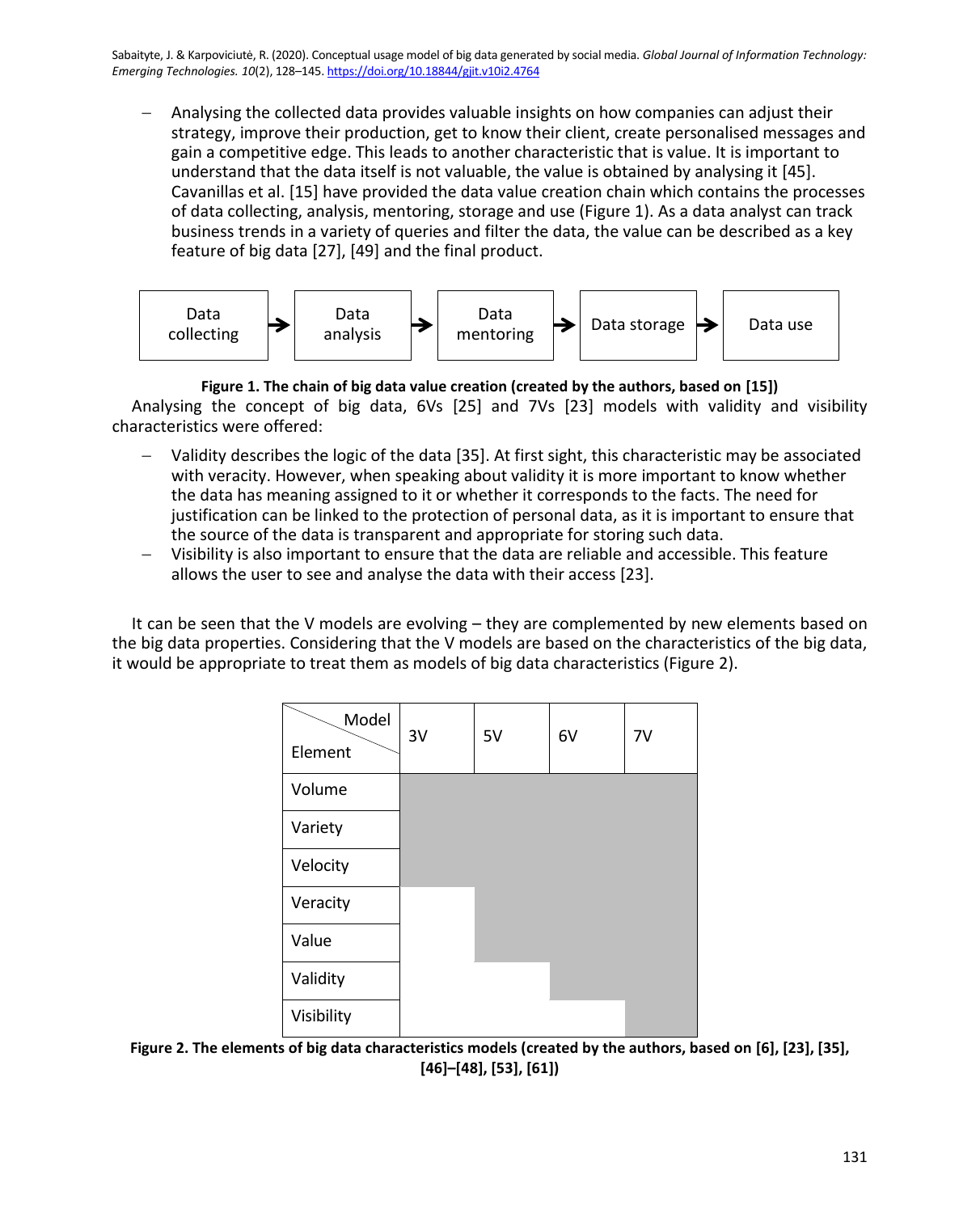By analysing the scheme, it can be observed that big data characteristics models include elements of volume, variety, velocity, value, veracity, validity and visibility. In the figure, the grey colour is a representation of elements specific to a particular data model. With the evolution of big data models, the old elements remain as important, but they are complemented by new elements that define big data not through the prism of their properties but are more focused on data quality.

To sum up, it can be said that big data is a large variety of high-volume, fast-growing data that requires advanced storage and processing technologies and that can provide valuable insights. However, in order to derive value from this data, it is important that data would meet conditions of fairness, reasonableness and visibility.

# **3. Classification of big data**

To better understand the characteristics and diversity of big data, it is important to define the possible types of big data. Big data can be categorised according to their specific characteristics, such as source or data format.

Some of the authors [13], [21], [22], [23], [6] identify possible data sources as follows:

- − *Social Media*. It is a source of information that allows users to share or exchange information and ideas in virtual communities, such as blogs, microblogs or social networks [27]. Social media generates such data as social networking links [8], [16], photos, comments, headlines [56], video records, reactions (such as 'likes' on Facebook or sharing other users' content).
- − *Smart devices*. Data from smart devices (phones, computers and other digital devices) are attributed to machine-generated data – data that are automatically generated from devices or software such as computers, medical devices or any other devices, without human intervention [27].
- *Internet of Things devices*. Numerous smart devices connected to the internet, such as smartphones, tablets and digital cameras, interact with each other to generate huge amounts of data [27]. The Internet of Things technology describes the relationship between physical things and people in the world, combining technologies and platforms.
- − *Sensors* are used to transmit signals that can encrypt physical data (e.g., photoresistors transmit solar-related data).
- − *Transaction data* (e.g., financial transaction data, medical records, e-commerce website transactions, such as orders and payments).

Most authors [23], [27], [46], [61] introduce the following types according to the big data format:

- − Structured data includes data related to databases that have a structure [53]. Structured data can be numbers, words, dates and data tables. Such data are easy to input, store and analyse.
- − Unstructured data include data collected using modern technology, such as photos, graphics, audio files, comments, email, blog posts and other types of files. Unstructured data represent 95% of all data [23].
- − Semi-structured data include data that do not conform to the strict standards covering fully structured and unstructured data [53]. XML files are assigned to semi-structured files.

Thus, in the literature, most of the data are classified based on the source or data structure. Structured and unstructured data require different processing methods. It is also important to emphasise the fact that unstructured data are more difficult to analyse, it requires more advanced technologies, but its processing can provide more valuable insights, allowing us to understand the consumer's behaviour and interests better. Using data mining technologies and algorithms from unstructured data, structured data can be extracted [23].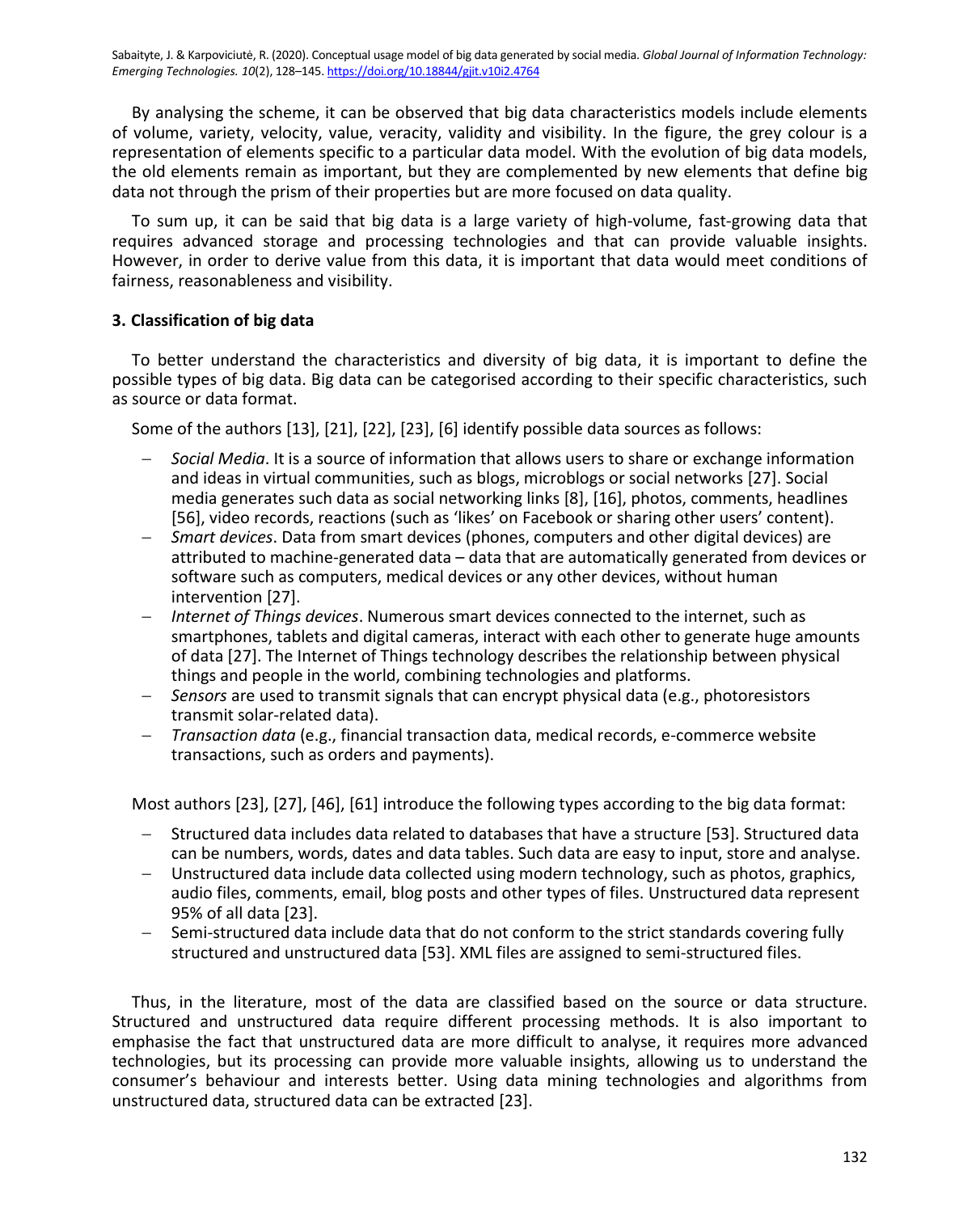Moreover, social media data can be divided into two more groups [23]:

- User-generated content, which is data that include user-published content, such as photos, videos, reviews, comments etc.;
- Data based on user relationships and interactions.

These aspects determine which perspectives are used to analyse the available data – the useroriented content analysis, which focuses on content, e.g., analysing photos, videos, reviews and comments, and structural analysis, where data based on user relationships are analysed.

Thus, when classifying and distinguishing big data, it can be observed that different data groups require different analytical methods. Also, when planning big data projects, organisations can accurately predict what data should be collected and how it should be planned for further processing and analysis operations.

Until now, social media has been seen as a communication channel, but nowadays more and more attention is being paid to analysing social media as a data source and identifying opportunities for their use. Therefore, the following section will analyse the potential of using big data from this source and data mining methods.

# **4. The concept of social media classification**

With the rapid growth of social media popularity, the data volumes generated by social media and usage opportunities are growing as well. From 2010 to 2018, the number of social media users has increased more than three times – in 2010 there were 0.97 billion social media users worldwide [51] and in 2018 this number exceeded 3.19 billion [57]. Social media includes not only sources of information, but also collects and stores huge amounts of information related to consumer behaviour online [4]. Based on the comments, reactions to posts, news that users follow or by who they are being followed, data analysts can say a lot about users and their behaviour. With big data coming from social media, marketing professionals can gain useful insights and implement data-based marketing strategies. The growing importance of social media data is also supported by the growing number of searches in this area. Based on Google Trends data, since 2013 the number of searches related to big social media data has doubled (Figure 3).



**Figure 3. Trends of 'Big data in Social Media' searches from 2011 to 2018. (created by the authors, based on Google Trends data)**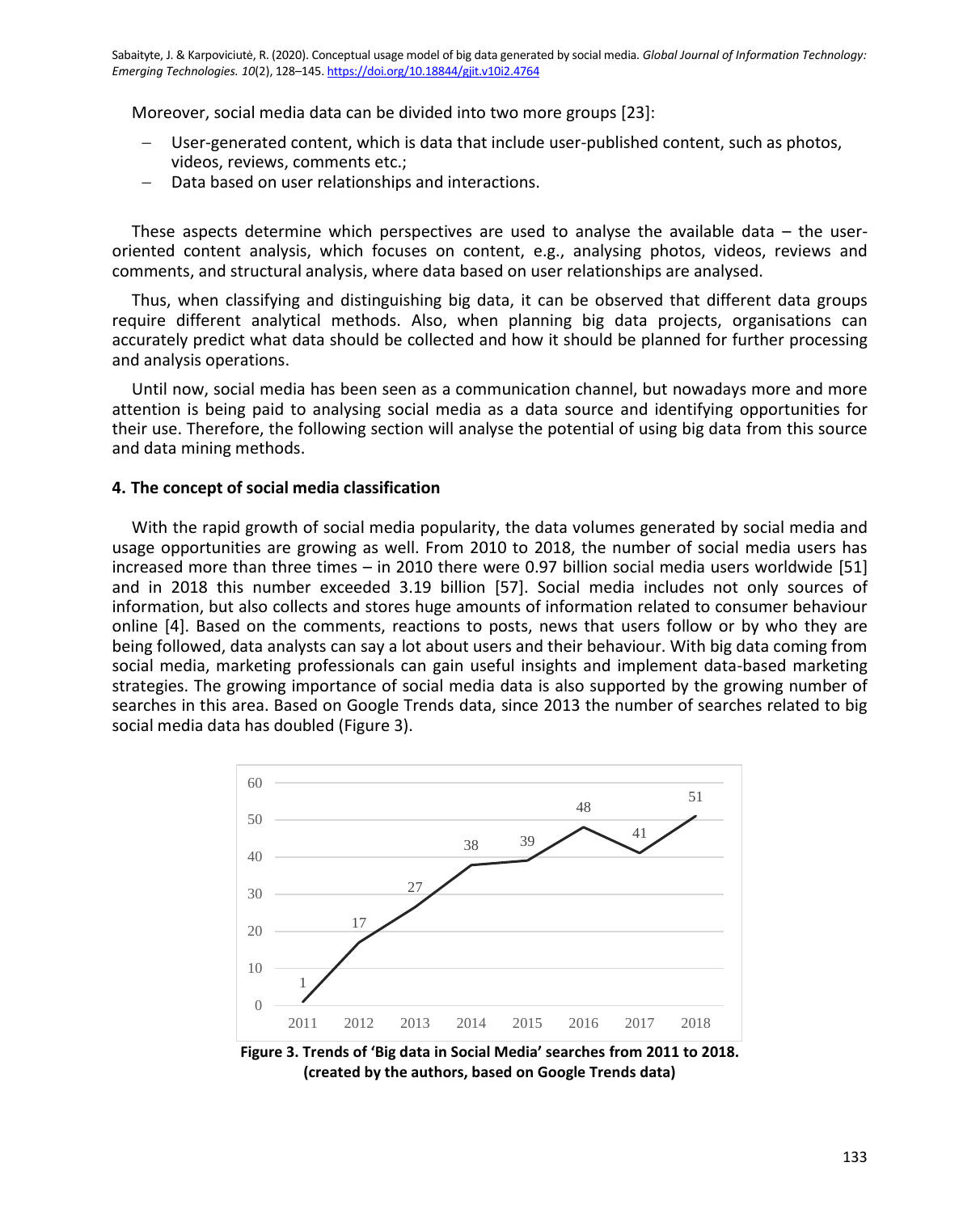In the scientific literature, authors distinguish social media as one of the major data sources [11], [31], [41]. There are various definitions of social media provided by researchers, such as:

- − Gruebner et al. [26] identify social media as online programmes that allow users to share and use content and communicate with each other in a variety of ways.
- − Constantinides [18] writes that social media is defined as Web 2.0 applications that allow creating, editing and distributing user-generated content.
- − Henderson and Bowley [29] defines social media as a set of programmes focused on user participation, information sharing and collaboration.
- − According to Kaplan and Haenlein [32], social media is a group of web-based programmes that rely on the Web 2.0 ideological and technological bases to create and exchange usergenerated content.
- − Wildman and Obar [60] synthesised the definitions of various authors and identified four main features attributable to social media that are important for understanding the principles of social media performance: 1) these are Web 2.0 programmes; 2) these programmes are driven by user-generated content; 3) the principle of operation is based on individual user or group profiles; 4) by connecting individuals or groups, social media services facilitate the development of social networks. It can be noted that the definitions of the above-mentioned authors are also based on these features.

Digging deeper in the concept of social media, it is expedient to distinguish the types of social media. The main types of social media that are highlighted in literature are social networks, web blogs, microblogs, content communities etc. [11], [19], [33]. To gain a deeper understanding of social media, it is necessary to conduct an analysis of social media classification paradigms. One of the most popular classifications of social media can be Constantinides and Fountain's [19], a classification based on the use of social media. The five main categories of social media are distinguished into blogs, social networks, content communities, forums and content aggregators. Meanwhile, Kaplan and Haenlein [32] classify social media based on information that can be transmitted over a certain amount of time and self-disclosure – their classification of the above-mentioned social media forms is complemented by virtual social worlds and virtual gaming worlds. However, the purpose of this work is to focus on the use of social media data for marketing and communication purposes; the main types of social media remain social networks, news sites, content-sharing programmes, blogs and microblogs, forums and content aggregators.

Various types of social media differ in their purpose, functionality and generated data:

- Web blogs are a form of social media that is similar to a diary [54]. Blogs are defined as simple-to-use personal websites where users freely share their experiences, stories, content (texts and photos) or comment on other users' posts. With the Twitter application, the blog media has expanded the microblogging format.
- Microblogging allows you to publish small-scale text messages that are visible to all readers or a user-selected group of users [32].
- Social networks can be defined as a set of services that enable individual users to create personal profiles and share various information about themselves, publish pictures, write public announcements, search for other users, make new contacts and exchange contacts [17]. The popularity of social networks among consumers is growing rapidly. According to Statista [50], [51] data, in 2012 the average time spent on social networks per day was 90 minutes, but in 2017 this number increased to 135 minutes (Figure 4).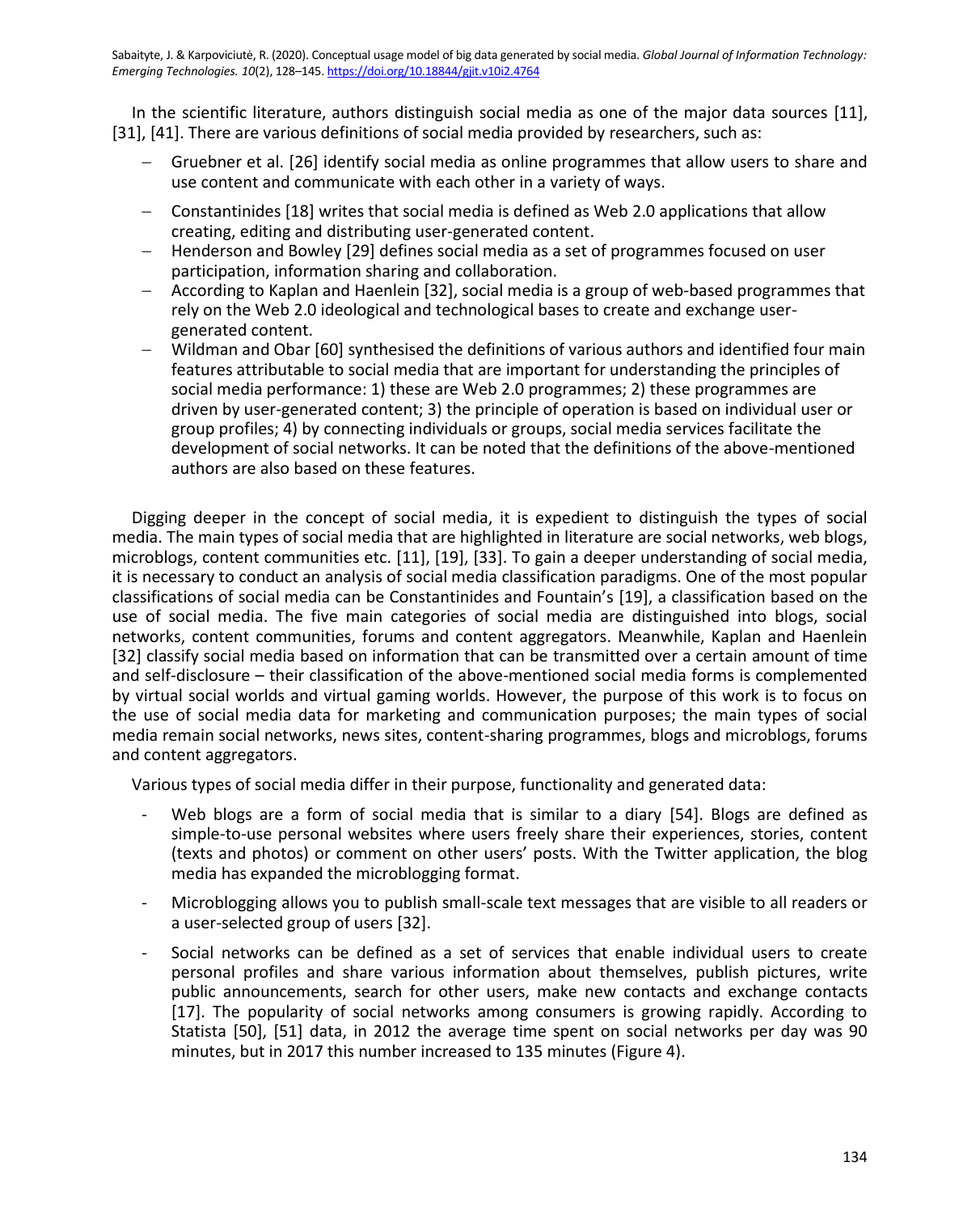

**Figure 4. Daily time spent on social networks per day worldwide from 2012 to 2017. (created by authors, based on Statista [50], [51])**

- − Content communities are social media spaces where users share a particular type of information and content. The most popular content communities are pictures communities (e.g., Flickr or Picasa) and videos communities (e.g., YouTube, Vimeo).
- − Forums are virtual discussion spaces, often related to specific themes or hobbies [19]. The content created by users in forums is easily found by search engines (e.g., Google) and accessible and visible for all internet users.
- − Content aggregators the first category of content aggregation systems includes programmes that allow users to easily access fully customised, syndicated web content using social bookmarking or RSS feeds; in the second category, content aggregators include programmes based on content gathered from multiple sources to create new, customisable content products or services (e.g., Google Maps) [18].

For more details on the types of social media, it can be noted that these types of social media are divided into smaller units – channels or platforms. For example, based on the data from the SimilarWeb platform, some of the most popular channels can be categorised as blogging platforms (Tumblr and Blogger), microblogging (Twitter and Tumblr; the platform has options to post both short messages and long texts), social networks (Facebook, LinkedIn and Google+), content communities (YouTube, Flickr and Instagram), forums (Quora and Stack Overflow), content aggregation applications (Flipboard and Alltop) and others. It is important to note that this is only a small part of the social media channels.

Zhu and Chen [62] classify social media based on the nature of the connections (profile-based or content-based) and the level of customisation of messages (broadcast or customised) – level of customisation describes the degree to which a service is customised to satisfy an individual's particular preferences. Social media (such as Facebook, Twitter and Whatsapp), and content-based social media can include content communities (such as Instagram, Flickr, Pinterest and YouTube). Based on the types of social media presented by the authors and the channels assigned to them, Figure 5 was created.

In summary, social media are Web 2.0-based programmes that enable users to create profiles, connect to communities and share information. It can be noted that social media have different forms of user involvement, channel specificity and type of data generated, covering both textual data (e.g., messages, comments and feedback), visual and complex data (e.g., videos and photos), interactions and operations. With the rapid growth of social media popularity and consumer engagement, data volumes are also growing creating favourable conditions for the application of social media data analysis in the business environment.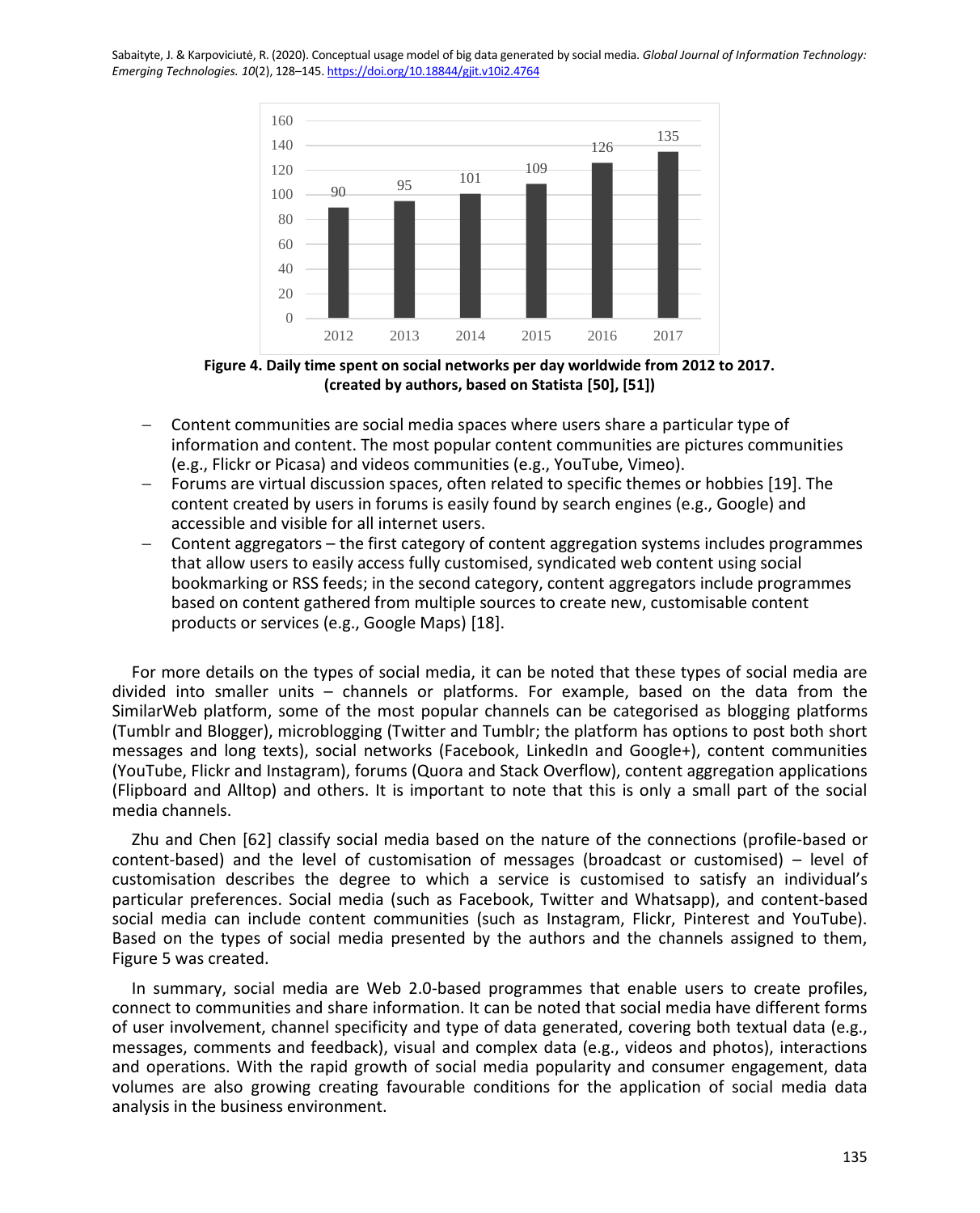

**Figure 5. Social media classification (created by the authors, based on [19], [32]**

# **5. Big data mining methods**

It is important to emphasise that the value of data comes from collected data analytics. As for the analysis of social media data, Aggarwal [3] found two possible directions of social media data analysis: communication or structure analysis and content-based analysis. Relationship-based and structurebased analysis provides an opportunity to analyse network nodes, connections and communities and to identify developing regions. This analysis provides a good overview of core network behaviour, can be used to cognise the consumer or to predict a certain group's behaviour. Also, as social media contains different types of content, it is a favourable environment to apply textual and visual data analysis, which can provide valuable insights.

As mentioned earlier, big data has a complex structure and traditional analytical methods are not sufficient for them; that is why it is important to review possible techniques for machine learning analysis that can be applied for big data mining. Based on the analysis of scientific and methodological literature, it can be said that the general methods of machine learning data analysis include classification, clustering and regression [10]. These methods are divided into two types of machine learning methods: supervised and unsupervised methods. Supervised machine learning methods include classification and regression techniques, not supervised – the clustering method.

In most cases, the data retrieval method uses a classification method, whereby pre-categorised samples are used to prepare a classification model or algorithm [5]. The main task of this method is to create a data tagging algorithm by which the data will be divided into classes according to the submitted data. Data classification is a two-step approach [2]:

1. Learning – classification of available data by classification algorithm. At this stage, a classification model or algorithm is identified that analyses large amounts of data based on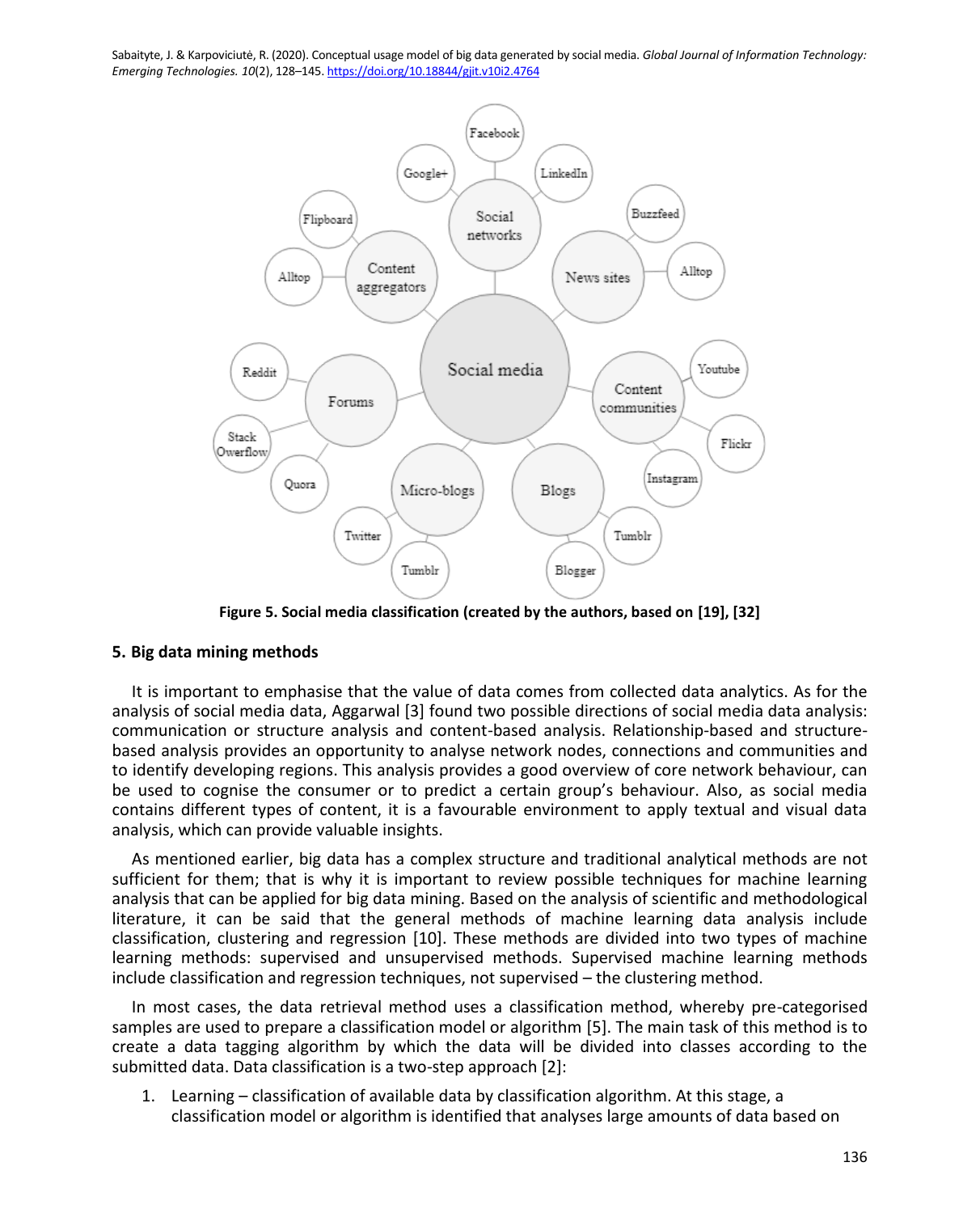the databases provided and their compatibility classes. This stage is considered as a learning phase because the model is based on the data from which the model or algorithm is learning.

2. Applying the method – this stage checks the accuracy and consistency of the model. Test data groups are analysed, and the accuracy of algorithm performance is checked – if it is accurate and the classification is done correctly, then the analysis of unknown and unmarked data is started.

The most popular and simple classification method is the decision tree method, but it is also possible to distinguish between support vector, neural network, Naive Bayes classification (based on Bayes theorem), association-based classification and methods of closest neighbours. In terms of social media data, clustering can be applied at the stage of data cleaning. Because the data are collected from many users and sources, a large number of data may be false or excessive (i.e., have extraneous data that are unnecessary or misleading), so it is necessary to process and prepare them before starting the data analysis. This can be carried out using a rule-based text classification or learningbased classification that works based on the analysis of tagged data [58].

Another method of machine learning applied to data mining is clustering. By applying this method, the algorithm looks for similarities between objects and when they are found, similar and different objects are grouped [38]. This is a self-contained, unmanaged data-purity technique that at first glance resembles a classification. Although these methods seem to be similar, they actually work based on different principles. By using the classification method, the data have assigned tags that assign them to classes. Using the clustering method, data are grouped according to similarities and differences within a data group, rather than based on common group characteristics (tags) [2].

For change and trend predictions, the machine learning regression method is used. Regression can also be used to model relationships between one or more variables and to detect change trends [44]. The following are the different types of regressions: linear regression, nonlinear regression, multidimensional linear regression and multidimensional nonlinear regression. The application of trend analysis includes forecasting the growth of customers or sales, predicting the effectiveness of advertising campaigns, remaining changes in consumer behaviour etc. [58].

To sum up, it can be noted that all the techniques of data retrieval are different – some of them require human intervention, others can act independently. Techniques also differ in the way in which they can return after the data analysis. Data tying techniques should be chosen based on the expected outcome and the desired outcome – whether the company seeks to identify common, recurring interests and differences between users or to identify changes. The company should choose a method that is suitable for analysing their data and helping to achieve their goals.

# **6. Possibilities of using big data generated by social media**

Based on the analysed literature, the possibilities of using big data generated by social media are described briefly in the following sections.

## *6.1. Audience segmentation*

For effective marketing, it is important to identify the audience we are planning to reach and influence. Social networking data allows us to identify relationships between users and detect different communities of customers who can share similar interests. Based on this data, companies can make decisions on how to adjust their strategy, adjust marketing strategies and predict how this might affect the future performance of a company. Also, while exploring relationships between users, it is possible to identify opinion leaders – influencers – who influence the community and use them in a communication strategy. The analysis of online consumer behaviour and online advertising audience segmentation – big data – provides the opportunity to monitor users' behaviour, where they are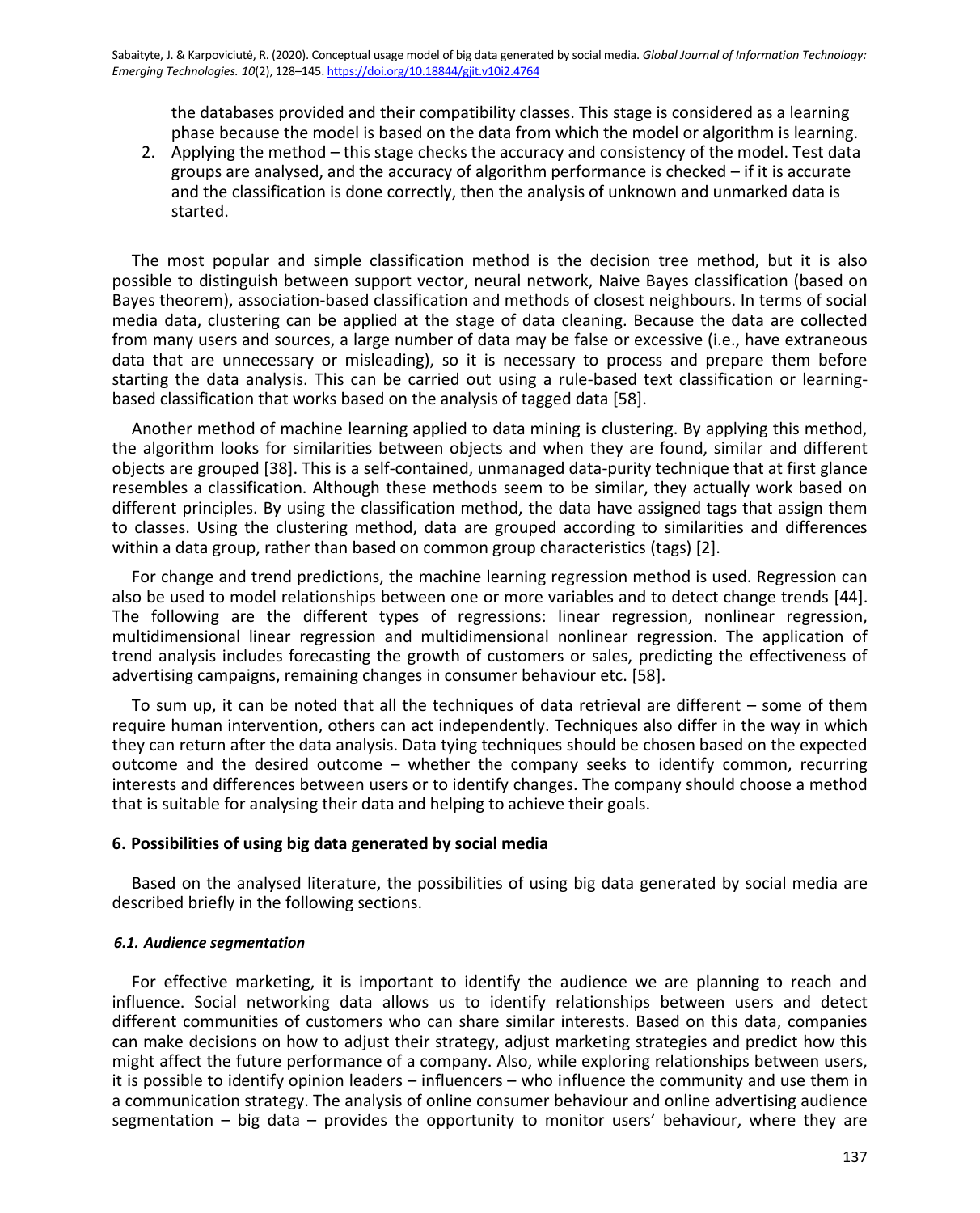browsing, what are their interests and attribute to create a similar profile of consumer interest groups. This allowed advertisers to create and offer pre-designed segments of interest audience, and thus to advertise only to certain interested groups [20]. This provides an opportunity to reach consumers based not only on their demographic information (country, city, age and gender), but also on their behaviour or interests and attributes certain features to it, such as socio-economic class, family status and interests. For example, the online film company Netflix provides advertising messages that reflect its interests by analysing consumer behaviour and profile, which improves user's experience and engagement [1].

#### *6.2. Micro-targeting*

This is an audience-selection strategy used to create highly targeted ads. This strategy can be used for electoral or political campaigns [12]. A large amount of information about users is collected; by analysing the voters' habits – what parties they support, how often they vote etc. – and based on the collected data, it is possible to predict the election results, as well as to identify geographic areas where candidates should organise meetings with potential voters, activate promotional campaigns or personalise messages focusing on issues relevant to potential voter groups [14], [40]. Micro-targeting can also be applied in a business environment to reach a specific, narrow, niche audience. For example, when organising campaigns on Facebook platform, advertisers can divide the audience into very narrow niches equal to few people or one person [9].

#### *6.3. User profiling*

Social networks also allow setting up users' (customers') profiles. Based on the collected data, user profiles are created to identify user behavioural characteristics. User profiles are used in sales and marketing strategies [34]. The data generated by social networks can be used to create user profiles, as it provides an opportunity to track the user's public opinion and behaviour in the online environment [43]. Based on the user profile, the company can personalise promotional messages to potential customers [7]. User profiles can also be used for customisation. Clustering and classification methods are used for user segmentation or user profiling. Behavioural classification and decision tree provide an opportunity to determine what products can be presented to the consumer as a recommendation on what kind of reactions can be expected [34]. Based on consumer behaviour and interests, interest groups can be created to analyse consumer behaviour and make suggestions and messages to other users of similar behaviour. Also, based on the user profile, organisations can provide product or service recommendations, such as the e-commerce company ASOS or online television company Netflix.

#### *6.4. Reputation management*

When analysing text data, programmes can group data in real-time to allow the company to track real-time performance indicators and trends. One example of such software is Brand Fibers, which analyses real-time social media data. By discovering trademark-related messages, the programme is able to attribute them to the appropriate categories based on the data source (e.g., by referring to the social network where the comment was left and the link to the record) and visually displaying the brand's reputation changes and indicators. Methods of clustering and association analysis are the most commonly used methods of maintaining reputation management software [44].

Thus, big data provide the opportunity to get to know the client in real time, make better decisions, improve their performance and communicate more effectively. Choosing the right message for the right user and at the right time brings great value to the company and competitive advantage. Adapting messages is important because it establishes a closer relationship between the organisation and the consumer, which increases consumer loyalty, brand recognition and generates revenue and business opportunities [7]. Also, companies that know their user can use their advertising budget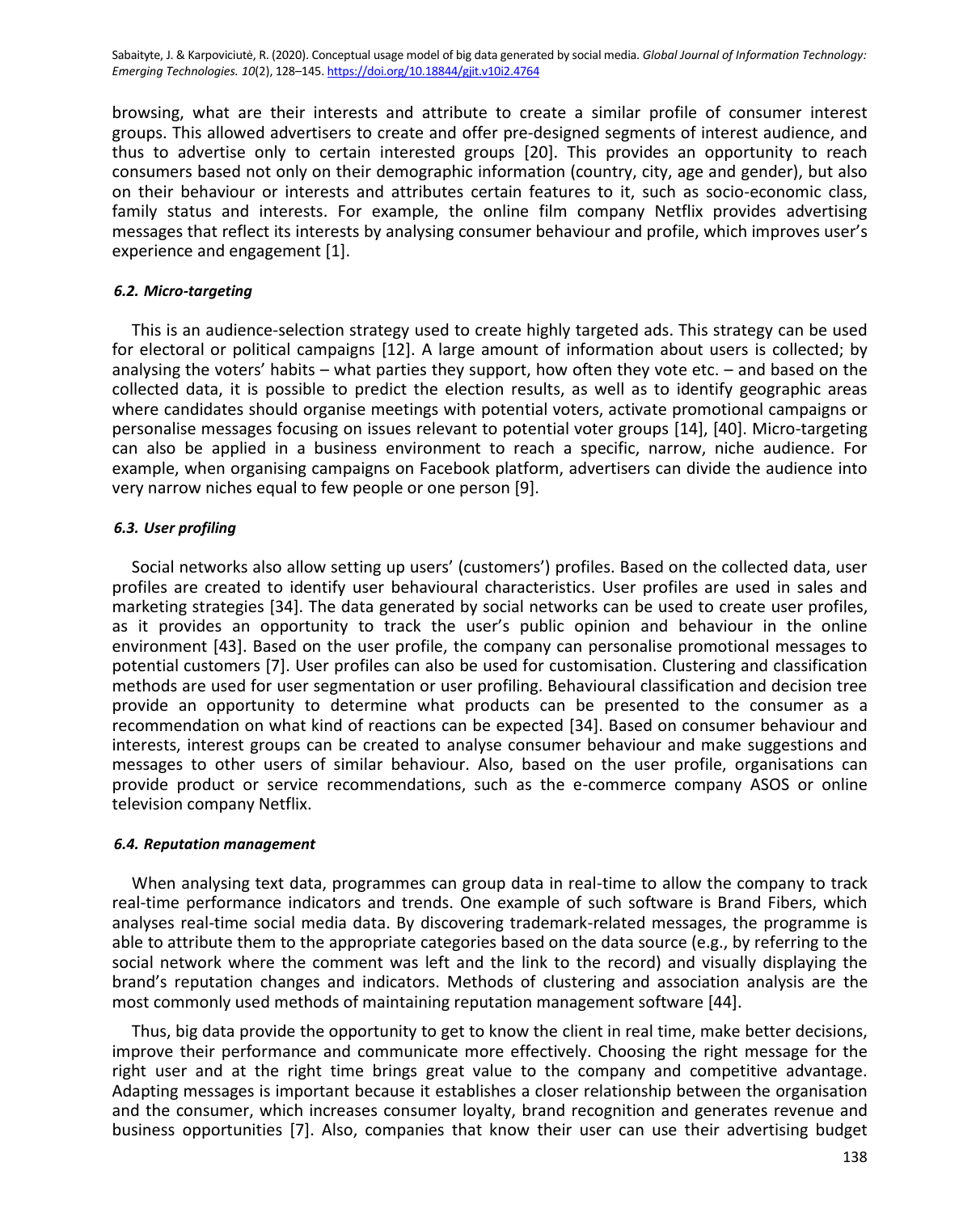more efficiently, as the results of data analysis allow the company to focus on a segment of potential customers rather than random audiences, thereby saving advertising costs and ensuring more effective communication. In addition, it helps to improve the product or service according to the experience of the users, thus creating better relations with the user.

#### **7. Challenges for big data projects**

Big data is identified as a factor that can give the company a competitive advantage and added value. Despite the benefits of big data, in 2015, Gartner said that 60% of the big data projects would collapse. Before starting big data projects, it is important to understand what factors determine the failure of the project and what are the potential risks and challenges.

Big data has features such as volume, velocity and variety of data – it makes big data unique and valuable, but these features are also the cause of problems with data storage, analysis and visualisation ([31], [34]. Wamba et al. [55] named five potential difficulties for major data projects: legal aspects of data protection, technological and technical solutions, organisational culture (human resources), access to data and difficulties related to the industry's structure.

The rapidly growing data size requires the accumulation, efficient management and technological and technical resources. While current technologies are already able to store zetabytes of data – this amount is not enough, because data volumes are increasing so fast that it requires more and more storage space which can accommodate data. It is obvious that one of the resources that a company or organisation may lack are technical resources [48]. Before starting projects involving the collection and storage of big data, the company must foresee where the data will be collected – due to the high data growth rate, it is important to be able to increase the capacity of the database and have the financial resources to do so as the project launched can collapse due to excessive costs and lack of financial resources. Not only the data repositories, but also the software used to analyse the data, require significant financial resources.

Not only technical and financial resources, but human resources also have significant importance. It is important to ensure that employees who work with large amounts of data are sufficiently competent, as false insights can lead to the failure of the whole project. Thus, one more risk that can be distinguished from human activity is the competence of employees. In recent years, great attention has been paid to the protection of personal data and privacy. Companies that start with big data should provide where and for how long the data will be stored, how the data will be secured, ensure that the data will not leak, as well as the privacy and security of the individual will be ensured and personal data will not reach third parties [48].

Sivarajah et al. [49] distinguish three categories of data related to big data, based on the life cycle of data: data challenges, process challenges and management challenges. Based on the categories mentioned, the difficulties may be related to data and its characteristics (data size, variety, accuracy, detection, rendering, logical reasoning and relevance), processing and techniques (how data will be collected, stored, issues related to integration, analysis method selection and presentation of results). The difficulties encountered throughout the process are security, privacy, legal and ethnic aspects, management and resource allocation.

Gathering, processing and analysing big data are a complex process that requires a lot of resources (financial, technical and human resources). Before starting projects involving the collection and analysis of big data, the company should consider its capabilities and take a critical look at whether it really needs to initiate big data processes.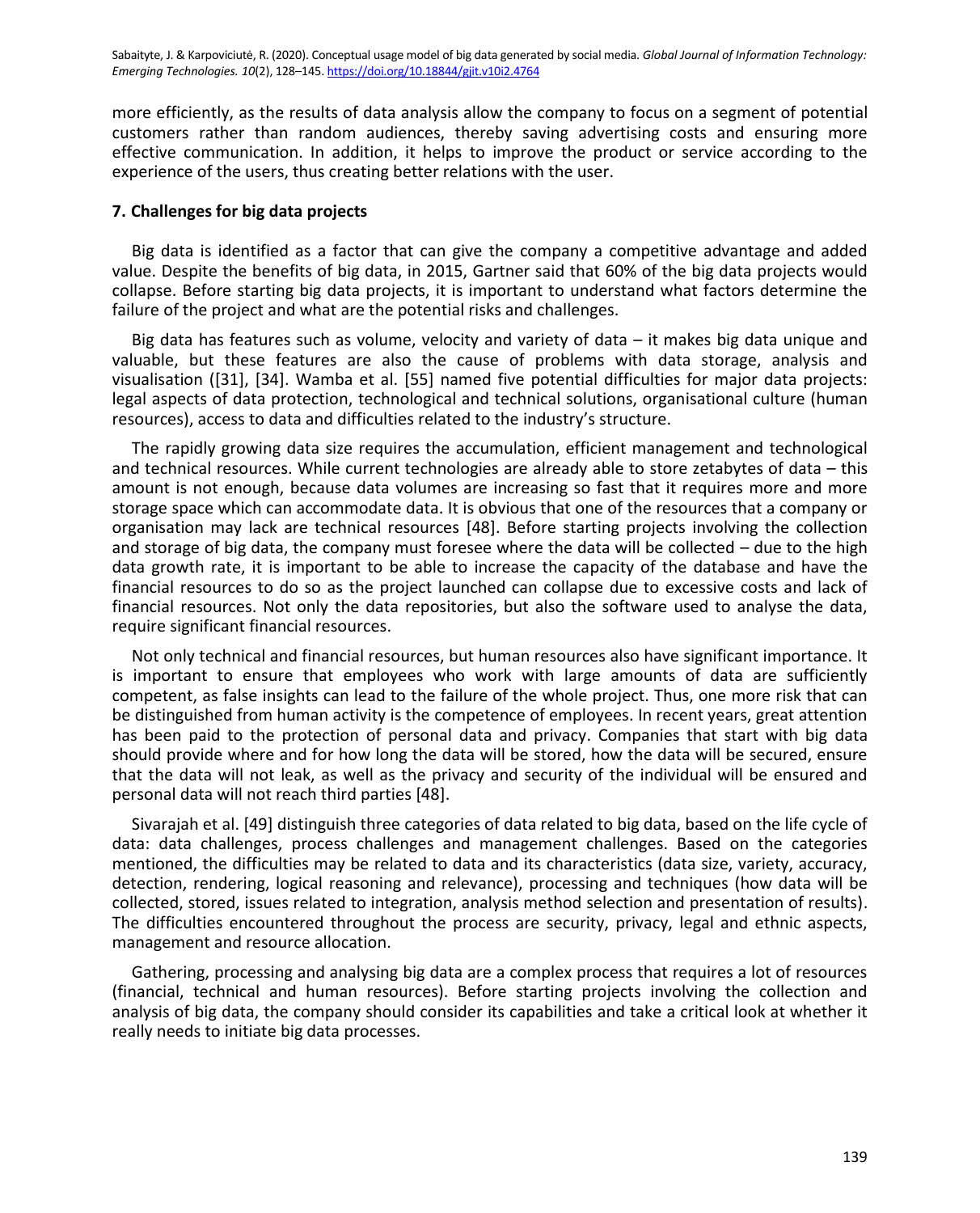# **8. Conceptual framework of big data generated by social media usage**

Based on the researches and analysis, a theoretical model for the use of big data generated by social media was created (Figure 6). The model is based on the principle of a cyclical model, as the completion of one project can be followed by repeated projects focusing on other possibilities of using social media data. The solid lines used in the figure indicate a direct link between the elements of the model and the sequence of actions. Dotted lines indicate a possible but optional sequence of actions.

Preparing for the development of a big data project requires complex planning that includes data collection, aggregation, analytical methods and further communication processes. Before starting the project, the organisation should define the purpose of the project and clear up what will be done during the data mining. This step is important because it narrows the data field by eliminating data that are not needed, thus reducing the possibility of false insights.

The second step is the analysis of internal resources. Following a literary analysis, it was noted that the lack of technological, financial and human resources can lead to a project collapse and potential risk factors; therefore, the organisation needs the necessary resources to ensure the smooth running of the project and prevent potential failures. Another important factor that should be considered at the beginning of the project is ensuring data security and the organisation's policy on the matter.

Social media data are made up of user-generated content and user interactions – these data can be obtained from social media platforms and software such as blogs, microblogging, social networks, forums, content aggregation systems and virtual social worlds. These sources may include unstructured data such as photos, videos, reviews, comments, various operations etc.

The data analysis process can be divided into three stages: data collection, aggregation and analysis. Because of the large amount of information and diversity of the large data, the analysis of such data requires advanced analytical techniques such as machine learning techniques, including classification, clustering and regression. When using the clustering and classification techniques, a user profile can be created. These methods can also be used for audience segmentation. With the exception of certain audience segments covering both broad and niche audiences, the organisation can conduct audience-oriented communication. By analysing collected data, valuable insights and trends can be identified, and this can lead to further communication strategy or require actions related to the reputation management of the organisation. It can also be a useful tool for evaluating the market position of an organisation.

The last step in this model is communication, which can be done through personalised messages or customised offers. In communication processes, consumer's responses to messages may return data, such as comments or feedback, in a form that determines it, and its process may become cyclical and repetitive from the beginning.

The model is theoretical and therefore requires empirical approval. The model illustrates the organisation's path from goal-setting to communication based on social media data analysis. As there is a lack of models about analytical methods and how companies should work with social media analytics, this model could be used to draw up an action plan before starting a major data-based communication project. With further research and literary analysis, the model can be complemented with technological analytics and data mining tools to create even greater value.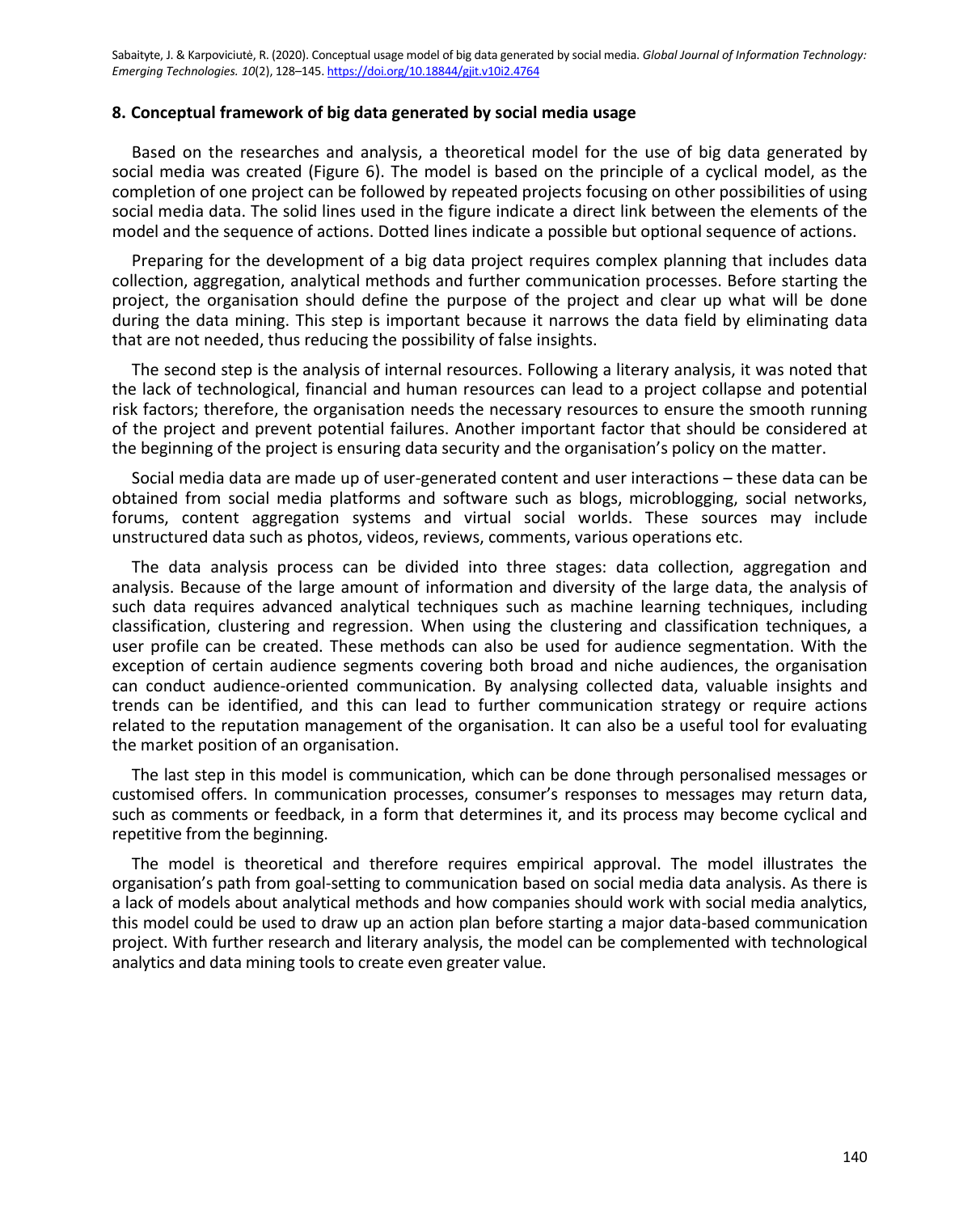

**Figure 6. Conceptual framework of big data generated by social media usage.**

## **9. Conclusion**

An analysis of the scientific literature has shown that there is no single precise definition of big data. However, most authors define big data according to their attributes such as volume, velocity, variety and so on. Summing up the big data can be described as the volume of high-volume and highspeed information generated by people or devices requiring innovative and evolving technologies capable of collecting, storing and processing them. Big data is diverse and can be categorised based on different features, such as source, content, collection, storage and processing. The most important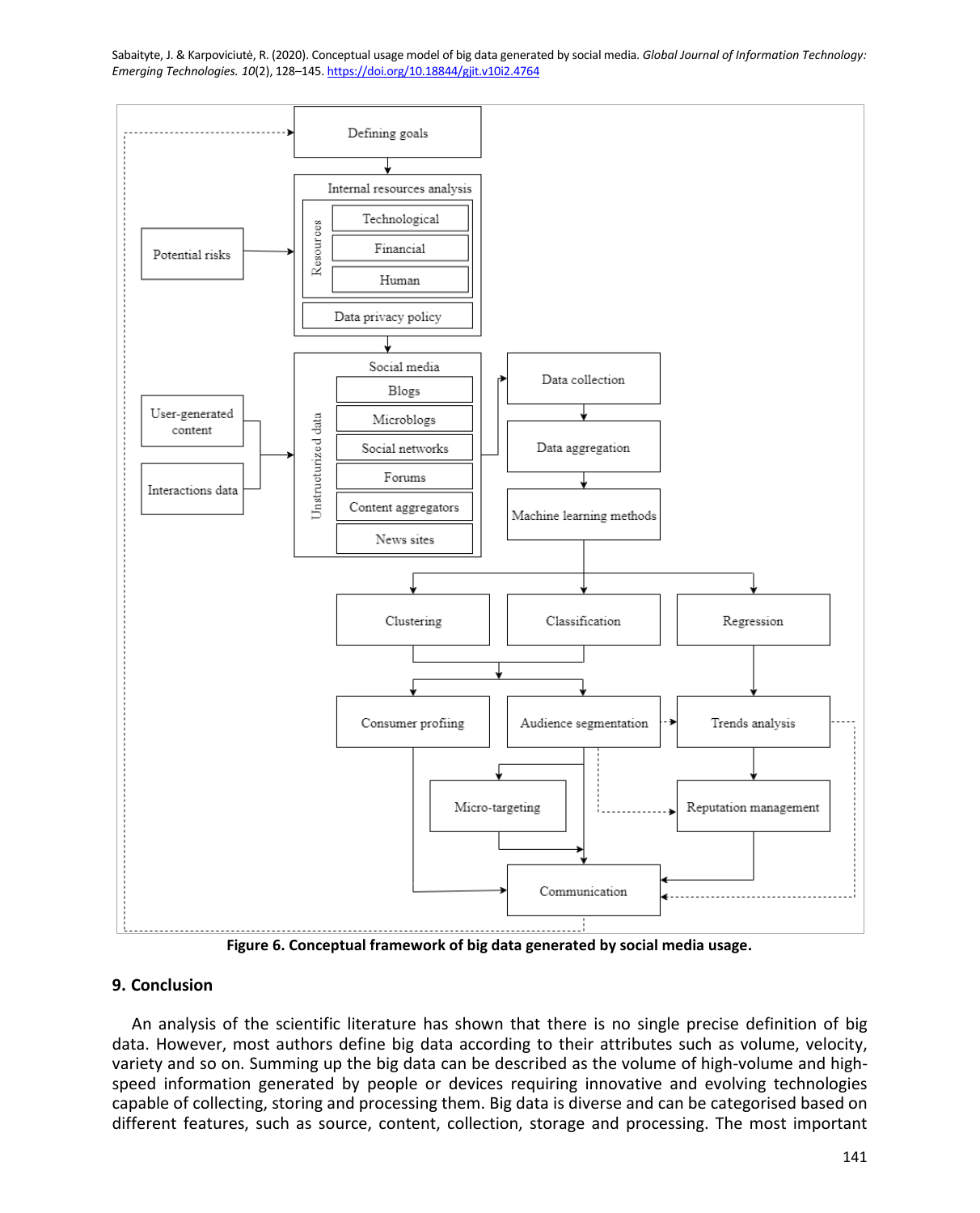categories of data in the literature are structured, unstructured and semi-structured data, which are based on data content and format.

As the number of users of social media and social networks grows, the amount of data generated by social media is also increasing. This is useful for businesses as they can better understand their customers by collecting and analysing such data and discovering useful insights that can be used to adjust strategies, user profiling, audience segmentation or reputation management processes, or niche orientation to focus on narrower audiences.

Data from big data can be analysed in real-time using machine learning methods. In the analysis of social media data, classification and clustering methods are most commonly used. When planning big data projects, the company should define the goals of the project and choose an analytical method that is most effective for analysing collected data.

Many projects focused on big data fail due to insufficient technological, financial and human resources. Data analysis is a complex process – large amounts of data are difficult to manage, requiring high costs and expertise to get valuable insights from collected data. Before starting big data projects, companies should assess their position, capabilities and project goals, thus reducing project risk and eliminating unnecessary and unused data. Failure to assess the potential risks may result in inaccurate results, which can lead to project failure.

The model shows the types of social media and incoming data. The process of collecting, aggregating, analysing and utilising data from a big data analysis project is also illustrated. The model should help in planning the use of big data in marketing and communication strategies and in identifying potential risks and opportunities.

There is a lack of models in the literature on how companies should choose and apply different types of data mining. In this area, a deeper analysis of the possibilities of using social media data is needed, as well as research to identify the use of such data analysis methods in the market.

# **References**

- Adweek. (2018). *How Marketing Teams Can Unleash Personalized Creative at Scale*. Accessed: Jan. 15, 2019. [Online]. Available: https://www.adweek.com/digital/how-marketing-teams-can-unleashpersonalized-creative-at-scale/
- [2] S. Agarwal, "Data mining: Data mining concepts and techniques," in *Proc. Int. Conf. Mach. Intell. Res. Advancement (ICMIRA)*, 2013, pp. 203–207, doi: 10.1109/ICMIRA.2013.45.
- C. C. Aggarwal, "An introduction to social network data analytics," in *Social Network Data Analytics*. Boston, MA, USA: Springer, 2011. [Online]. Available: http://citeseerx.ist.psu.edu/viewdoc/download?doi=10.1.1. 673.3407&rep=rep1&type=pdf
- E. Agichtein, C. Castillo, D. Donato, A. Gionis, and G. Mishne, "Finding high-quality content in social media," in *Proc. Int. Conf. Web Search Data Mining*, 2008, pp. 183–193.
- A. B. E. D. Ahmed and I. S. Elaraby, "Data mining: A prediction for student's performance using classification method," *World J. Comput. Appl. Technol.*, vol. 2, no. 2, pp. 43–47, 2014, doi: 10.13189/wjcat.2014.020203.
- A. Alharthi, V. Krotov, and M. Bowman, "Addressing barriers to big data," *Bus. Horizons*, vol. 60, no. 3, pp. 285–292, 2017, doi: 10.1016/j.bushor.2017.01.002.
- M. Anshari, M. N. Almunawar, S. A. Lim, and A. Al-Mudimigh, "Customer relationship management and big data enabled: Personalization & customization of services," *Appl. Comput. Inform.*, vol. 15, no. 2, pp. 94– 101, 2019, doi: 10.1016/j.aci.2018.05.004.
- S. Banerjee and N. Agarwal, "Analyzing collective behavior from blogs using swarm intelligence," *Knowl. Inf. Syst.*, vol. 33, pp. 523–547, Jun. 2012, doi: 10.1007/s10115-012-0512-y.
- O. Barbu, "Advertising, microtargeting and social media," *Procedia-Social Behav. Sci.*, vol. 163, pp. 44–49, Dec. 2014, doi: 10.1016/j.sbspro.2014.12.284.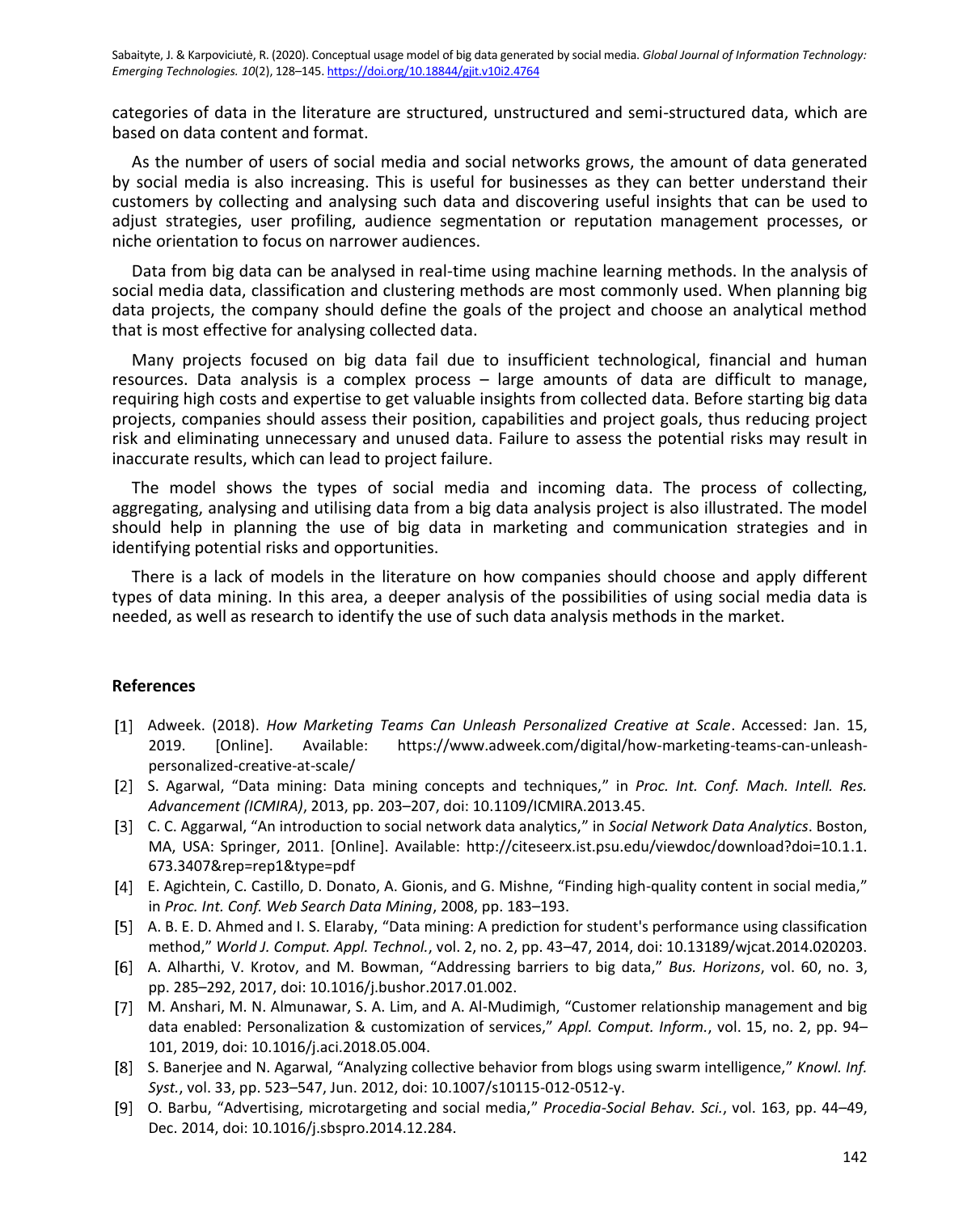- B. Batrinca and P. C. Treleaven, "Social media analytics: A survey of techniques, tools and platforms," *AI Soc.*, vol. 30, pp. 89–116, Jul. 2015, doi: 10.1007/s00146-014-0549-4.
- [11] G. Bello-Orgaz, J. J. Jung, and D. Camacho, "Social big data: Recent achievements and new challenges," Inf. *Fusion*, vol. 28, pp. 45–59, Mar. 2016, doi: 10.1016/j.inffus.2015.08.005.
- [12] S. C. Boerman, "Political microtargeting: Relationship between personalized advertising on Facebook and voters' responses," *Cyberpsychol., Behav., Social Netw.*, vol. 19, no. 6, pp. 367–372, 2016, doi: 10.1089/cyber.2015.0652.
- [13] D. Boyd and K. Crawford, "Critical question for big data," Inf., Commun. Soc., vol. 15, no. 5, pp. 662–679, 2012, doi: 10.1080/1369118X.2012.678878.
- H. Canick. (2016). *How Social Media, Microtargeting and Big Data Revolutionized Political Marketing*. Accessed: Jan. 21, 2019. [Online]. Available: https://www.ama.org/publications/MarketingNews/Pages/ social-media-big-data-microtargeting-revolutionized-politicalmarketing.aspx?utm\_content=buffer519bf&utm\_medium=social&utm\_source=twitter.com&utm\_campaig n=buffer
- J. M. Cavanillas, E. Curry, and W. Wahlster, Eds., *New Horizons for a Data-Driven Economy–-A Roadmap for Big Data in Europe*. 2015, doi: 10.1007/978-3-319-21569-3.
- [16] Y. C. Chen, W. C. Peng, and S. Y. Lee, "Efficient algorithms for influence maximization in social networks," *Knowl. Inf. Syst.*, vol. 33, no. 3, pp. 577–601, Dec. 2012, doi: 10.1007/s10115-012-0540-7.
- [17] S. Čičević, A. Samčović, and M. Nešić, "Exploring college students' generational differences in Facebook usage," *Comput. Hum. Behav.*, vol. 56, pp. 83–92, Mar. 2016, doi: 10.1016/j.chb.2015.11.034.
- E. Constantinides, "Foundations of social media marketing," *Procedia-Social Behav. Sci.*, vol. 148, pp. 40– 57, Aug. 2014, doi: 10.1016/j.sbspro.2014.07.016.
- [19] E. Constantinides and S. J. Fountain, "Web 2.0: Conceptual foundations and marketing issues," *J. Direct, Data Digit. Marketing Practice*, vol. 9, no. 3, pp. 231–244, 2008, doi: 10.1057/palgrave.dddmp.4350098.
- [20] N. Couldry and J. Turow, "Advertising, big data and the clearance of the public realm," Int. J. Commun., vol. 8, no. 1, pp. 1710–1726, 2014, doi: 1932-8036/20140005.
- [21] A. Cuzzocrea, I.-Y. Song, and K. C. Davis, "Analytics over large-scale multidimensional data: The big data revolution!" in *Proc. ACM 14th Int. Workshop Data Warehousing OLAP*, ACM, 2011, pp. 101–104.
- X. L. Dong and D. Srivastava, "Big data integration," in *Proc. IEEE 29th Int. Conf. Data Engineering (ICDE)*, Apr. 2013, pp. 1245–1248, doi: 10.1109/ICDE.2013.6544914.
- [23] A. Gandomi and M. Haider, "Beyond the hype: Big data concepts, methods, and analytics," Int. J. Inf. *Manage.*, vol. 35, no. 2, pp. 137–144, 2015, doi: 10.1016/j.ijinfomgt.2014.10.007.
- Gartner. (2015). *Gartner Says Business Intelligence and Analytics Leaders Must Focus on Mindsets and Culture to Kick Start Advanced Analytics*. Accessed: Sep. 23, 2018. [Online]. Available: https://www.gartner.com/newsroom/id/3130017
- P. Groves, B. Kayyali, D. Knott, and S. Kuiken Van, "The `big data' revolution in healthcare," *McKinsey Quart.*, vol. 2, no. 3, 2013.
- O. Gruebner *et al.*, "Big data opportunities for social behavioral and mental health research," *Social Sci. Med.*, vol. 189, no. 1, pp. 167–169, 2017. [Online]. Available: https://dspace.lboro.ac.uk/dspacejspui/bitstream/2134/26030/3/gruebner\_ big\_data\_v-def.pdf
- [27] I. A. T. Hashem, I. Yaqoob, N. B. Anuar, S. Mokhtar, A. Gani, and U. Khan, "The rise of `big data' on cloud computing: Review and open research issues," *Inf. Syst.*, vol. 47, pp. 98–115, Jan. 2015, doi: 10.1016/j.is.2014.07.006.
- [28] W. He, S. Zha, and L. Li, "Social media competitive analysis and text mining?: A case study in the pizza industry," *Int. J. Inf. Manage.*, vol. 33, no. 3, pp. 464–472, 2013, doi: 10.1016/j.ijinfomgt.2013.01.001.
- [29] A. Henderson and R. Bowley, "Authentic dialogue? The role of `friendship' in a social media recruitment campaign," *J. Commun. Manage.*, 2010, doi: 10.1108/13632541011064517.
- [30] Internet World Stats. (2018). \emph[World Internet Usage and Population Statistics}. Accessed: Jan. 20, 2019. [Online]. Available: https://www.internetworldstats.com/stats.htm
- [31] S. Kaisler, F. Armour, J. A. Espinosa, and W. Money, "Big data: Issues and challenges moving forward," in *Proc. Annu. Hawaii Int. Conf. Syst. Sci.*, 2014, pp. 995–1004, doi: 10.1109/HICSS.2013.645.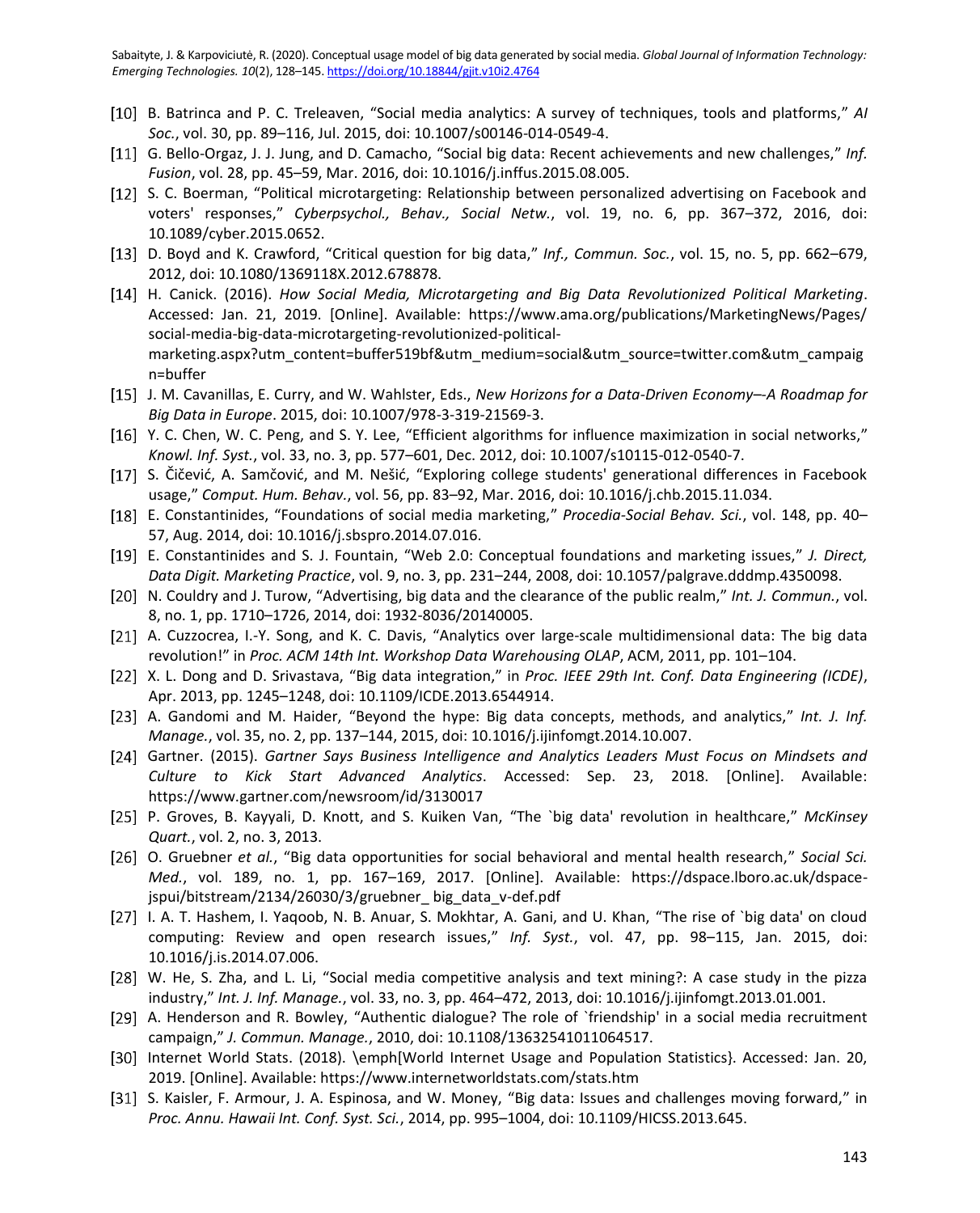- [32] A. M. Kaplan and M. Haenlein, "Users of the world, unite! The challenges and opportunities of Social Media," *Bus. Horizons*, vol. 53, no. 1,\break pp. 59–68, 2010, doi: 10.1016/j.bushor.2009.09.003.
- [33] A. M. Kaplan and M. Haenlein, "Two hearts in three-quarter time: How to waltz the social media/viral marketing dance," *Bus. Horizons*, vol. 54, no. 3, pp. 253–263, 2011, doi: 10.1016/j.bushor.2011.01.006.
- A. A. Khade, "Performing customer behavior analysis using big data analytics," *Procedia Comput. Sci.*, vol. 79, pp. 986–992, Jan. 2016, doi: 10.1016/j.procs.2016.03.125.
- [35] N. Khan *et al.*, "Big data: survey, technologies, opportunities, and challenges," *Sci. World J.*, vol. 2014, Jul. 2014, Art. no. 712826, doi: 10.1155/2014/712826.
- [36] R. Kune, P. K. Konugurthi, A. Agarwal, R. R. Chillarige, and R. Buyya, "The anatomy of big data computing," *Softw., Pract. Exper.*, vol. 46, no. 1, pp. 79–105, 2016, doi: 10.1002/spe.2374.
- [37] J. Liu, J. Li, W. Li, and J. Wu, "Rethinking big data: A review on the data quality and usage issues," *ISPRS J. Photogramm. Remote Sens.*, vol. 115, pp. 134–142, May 2016, doi: 10.1016/j.isprsjprs.2015.11.006.
- Y. Liu, Z. Li, H. Xiong, X. Gao, and J. Wu, "Understanding of internal clustering validation measures," in *Proc. IEEE 10th Int. Conf. Data Mining (ICDM)*, 2010, pp. 911–916, doi: 10.1109/ICDM.2010.35.
- A. McAfee *et al.*, "Big data: The management revolution," *Harvard Bus. Rev.*, vol. 90, no. 10, pp. 60–68, 2012.
- MIT Technology Review. (2012). *How Obama's Team Used Big Data to Rally Voters*. Accessed: Jan. 15, 2019. [Online]. Available: https://www.technologyreview.com/s/509026/how-obamas-team-used-bigdata-to-rally-voters/
- E. Olshannikova, T. Olsson, J. Huhtamäki, and H. Kärkkäinen, "Conceptualizing big social data," *J. Big Data*, vol. 4, no. 1, p. 19, 2017, doi: 10.1186/s40537-017-0063-x.
- A. Oussous, F. Z. Benjelloun, A. A. Lahcen, and S. Belfkih, "Big data technologies: A survey," *J. King Saud Univ. Comput. Inf. Sci.*, vol. 30, no. 4, pp. 431–448, Oct. 2018, doi: 10.1016/j.jksuci.2017.06.001.
- M. Pennacchiotti and A.-M. Popescu, "A machine learning approach to Twitter user classification," in *Proc. ICWSM*, 2011, vol. 11, no. 1,\break pp. 281–288.
- S. Politaitė and J. Sabaitytė, "Didžiųjų duomenų naudojimas klientui pažinti," *Mokslas–Lietuvos Ateitis/Science–Future of Lithuania*, vol. *10*, pp. 1–10, 2018.
- V. Rajaraman, "Big data analytics," *Resonance*, vol. 21, pp. 695–716, Sep. 2016, doi: 10.1007/s12045-016- 0376-7.
- [46] P. Russom and T. Org, "Big Data Analytics," Tech. Rep., 2011.
- A. A. Senthilkumar, B. K. Rai, A. A. Meshram, and A. Gunasekaran, "Big data in healthcare management: A review of literature," *Amer. J. Theor. Appl. Bus.*, vol. 4, no. 2, pp. 57–69, 2018, doi: 10.11648/j.ajtab. 20180402.14.
- [48] S. Sharma, "Rise of big data and related issues," in *Proc. Annu. IEEE India Conf. (INDICON)*, Dec. 2015, pp. 1–6, doi: 10.1109/INDICON.2015.7443346.
- U. Sivarajah, M. M. Kamal, Z. Irani, and V. Weerakkody, "Critical analysis of big data challenges and analytical methods," *J. Bus. Res.*, vol. 70, pp. 263–286, Jan. 2017, doi: 10.1016/j.jbusres.2016.08.001.
- [50] Statista. (2017a). *Daily Time Spent on Social Networking by Internet Users Worldwide From 2012 to 2017 (in Minutes)*. Accessed: Jan. 7, 2019. [Online]. Available: https://www.statista.com/statistics/433871/dailysocial-media-usage-worldwide/
- Statista. (2017b). *Number of Social Media Users Worldwide 2010–2021*. Accessed: Jan. 20, 2019. [Online]. Available: https://www.statista.com/statistics/278414/number-of-worldwide-social-network-users/
- Statista. (2018). *User-Generated Internet Content Per Minute 2018*. Accessed: Jan. 20, 2019. [Online]. Available: https://www.statista.com/statistics/195140/new-user-generated-content-uploaded-by-usersper-minute/
- [53] M. Tanwar, R. Duggal, and S. K. Khatri, "Unravelling unstructured data: A wealth of information in big data," in *Proc. 4th Int. Conf. Rel., Infocom Technol. Optim. (ICRITO), Trends Future Directions*, 2015, pp. 1–6, doi: 10.1109/ICRITO.2015.7359270.
- G. Thevenot, "Blogging as a social media," *Tourism Hospitality Res.*, vol. 7, nos. 3–4, pp. 287–289, 2007, doi: 10.1057/palgrave.thr.6050062.